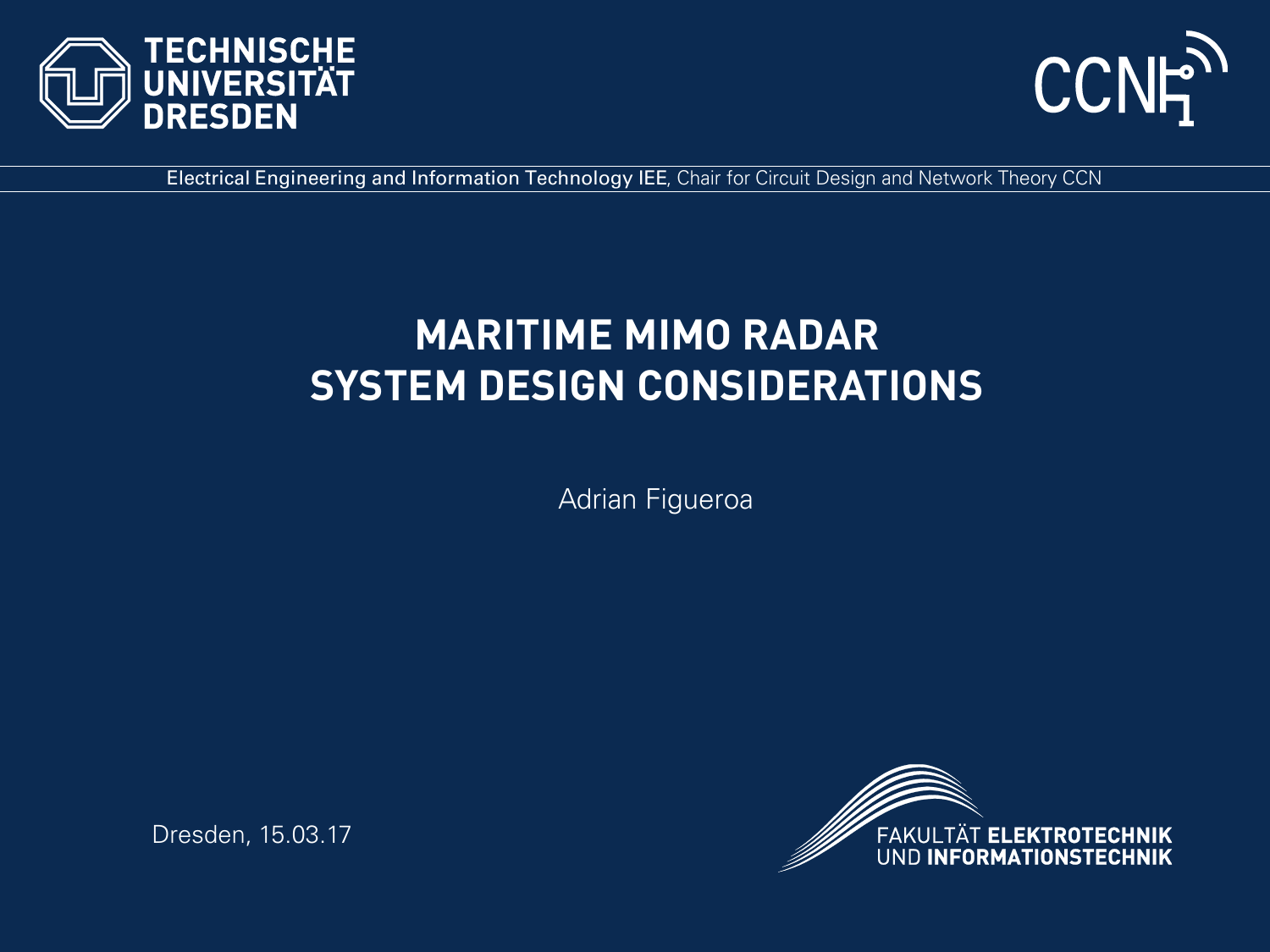



## **OUTLINE**

The RANGER project Primary FMCW MIMO principle Processing System architecture **Conclusion**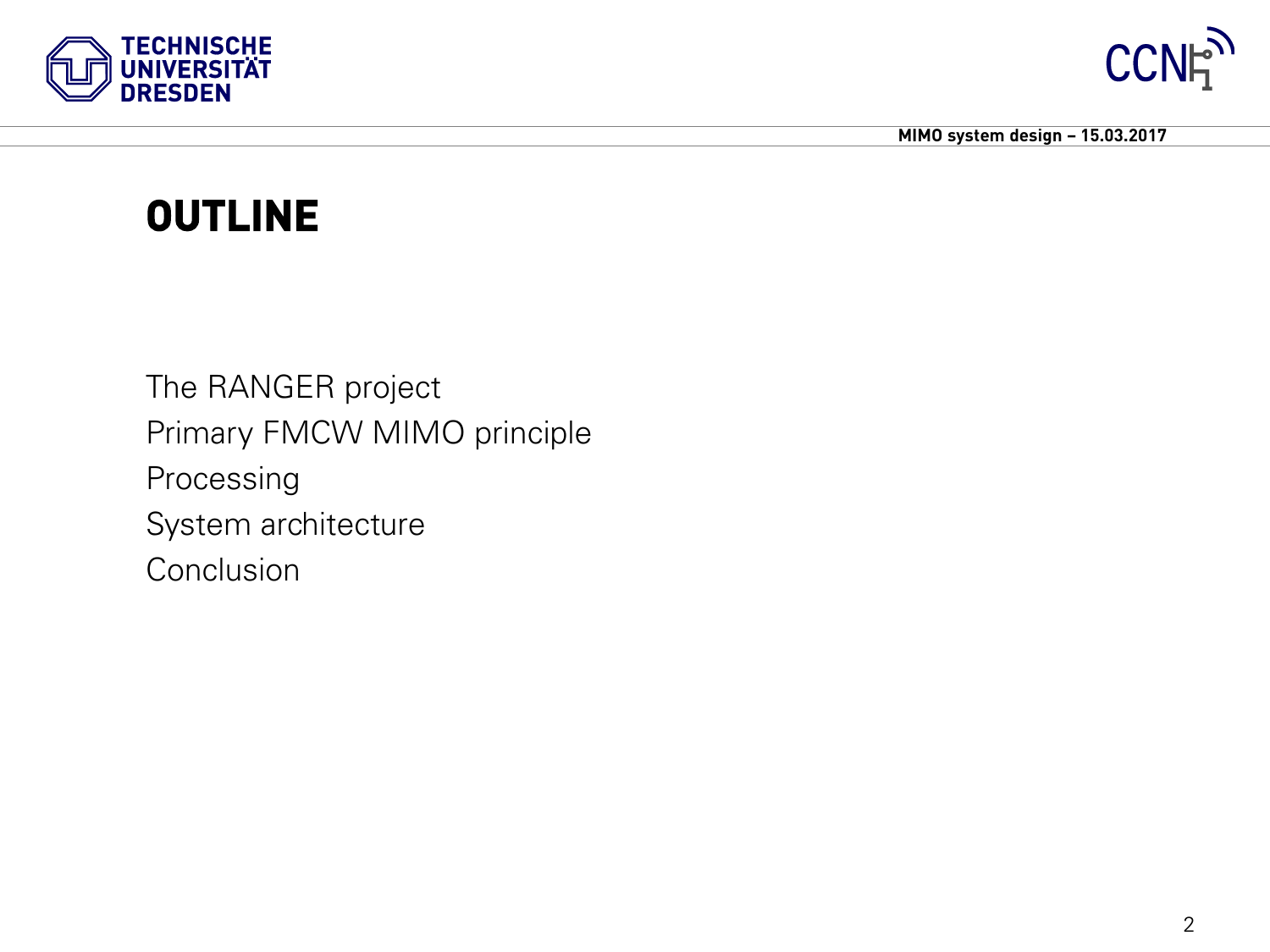



# **RANGER PROJECT**

#### Maritime coastal radar

- OTH radar for distant targets (40-350 km)
- (PE-)MIMO radar for close targets (0-15 km)

### Tasks of TUD

- System evaluation of MIMO radar
- Design of radar frontend
- Design of output stage
- Antenna design
- Design of digital hardware
- Processing of raw data

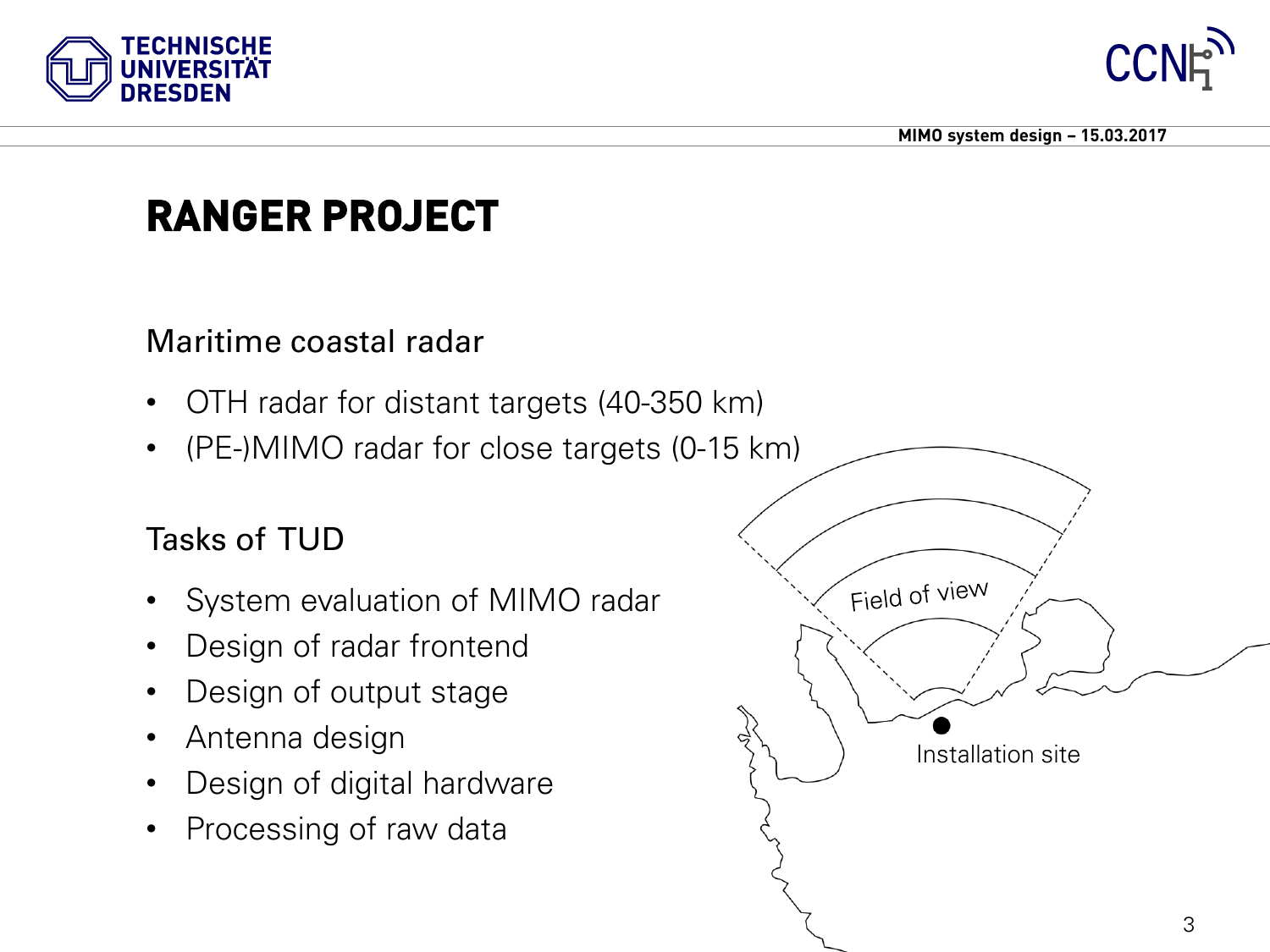



# **RANGER PROJECT**

#### Maritime coastal radar

- OTH radar for distant targets (40-350 km)
- (PE-)MIMO radar for close targets (0-15 km)

### Tasks of TUD

- System evaluation of MIMO radar
- Design of radar frontend
- Design of output stage
- Antenna design
- Design of digital hardware
- Processing of raw data

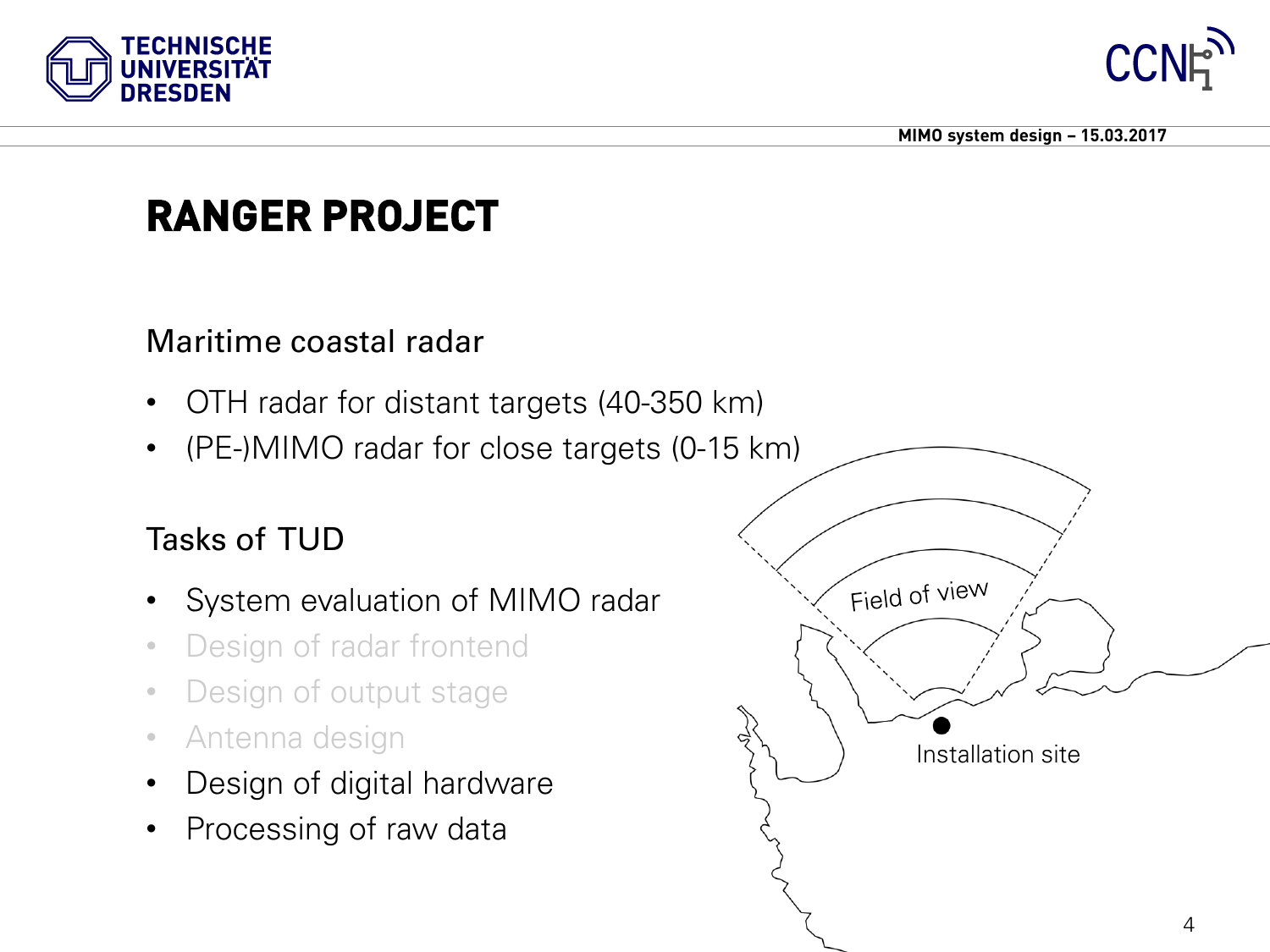



### **RANGER PROJECT – PARAMETERS**

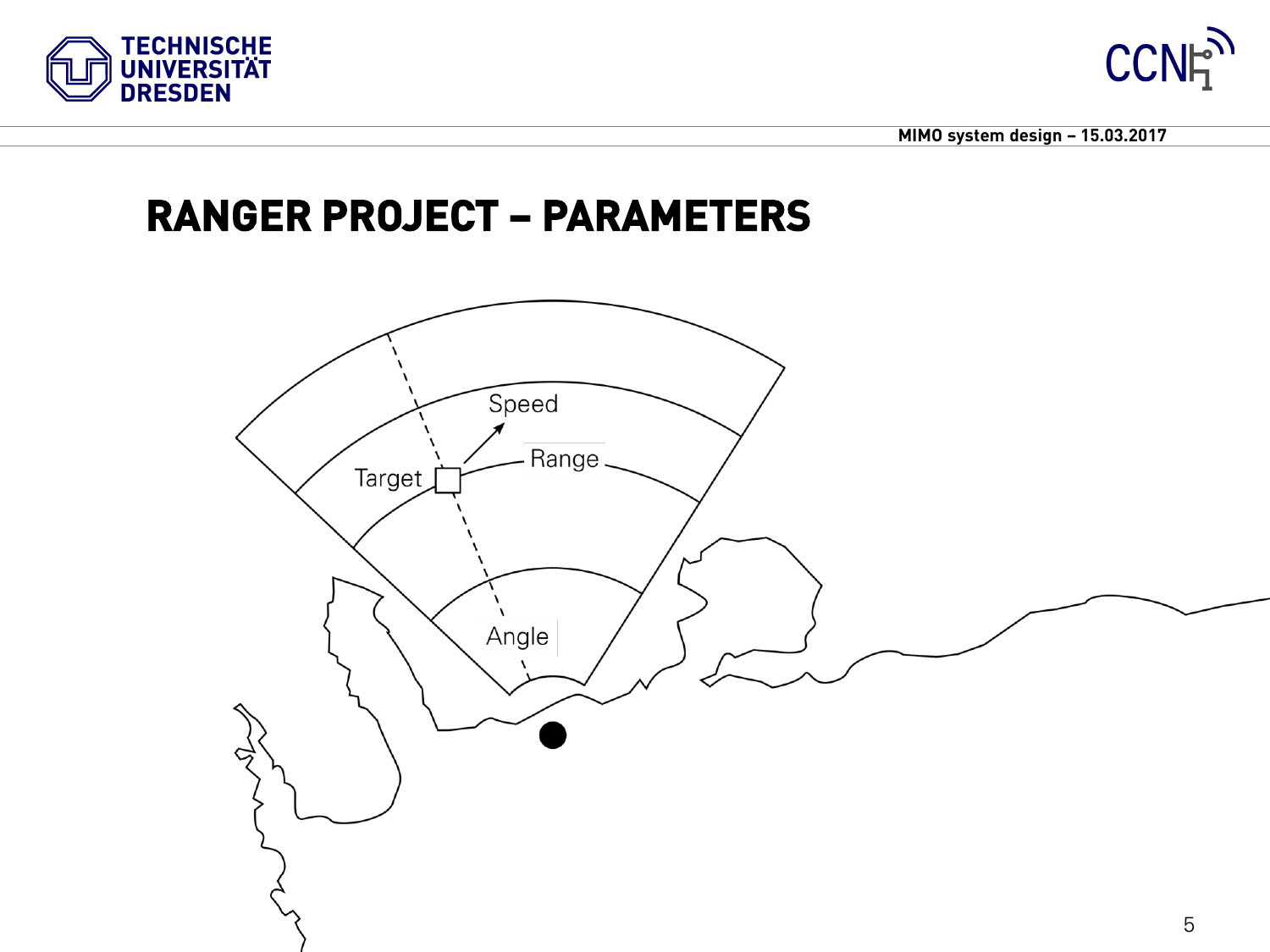



# **FMCW BASICS – TRANSMISSION**



FMCW transmission

- PLL generates chirp waveform
- Amplification by power amplifier
- Transmission with antenna array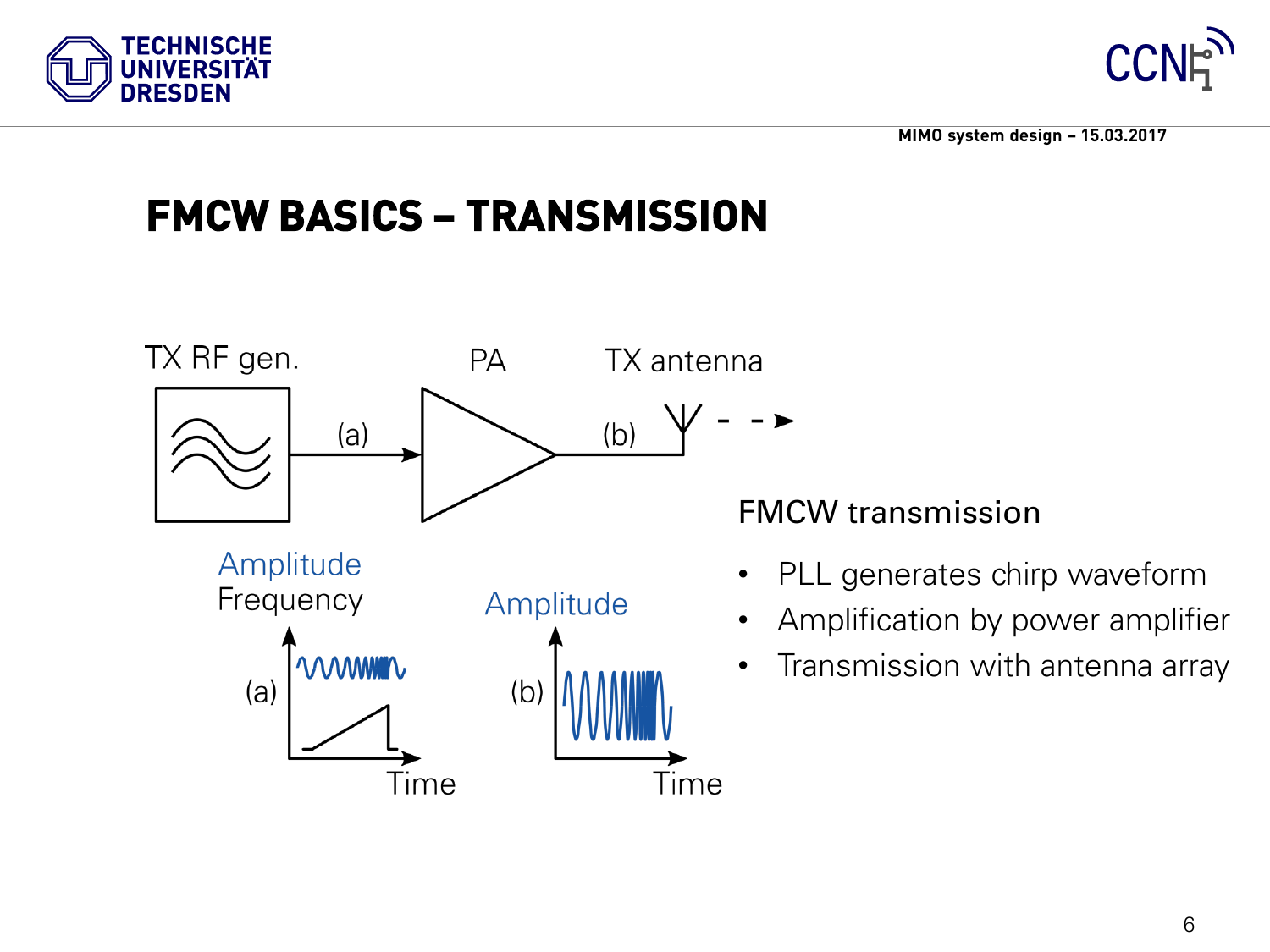



**RCS** 

# **FMCW BASICS – REFLECTION**

#### Attenuation

- Signal is attenuated due to
	- radar cross section (RCS)
	- propagation range (power of four)

#### Synchronization

• All radar nodes share clock and trigger

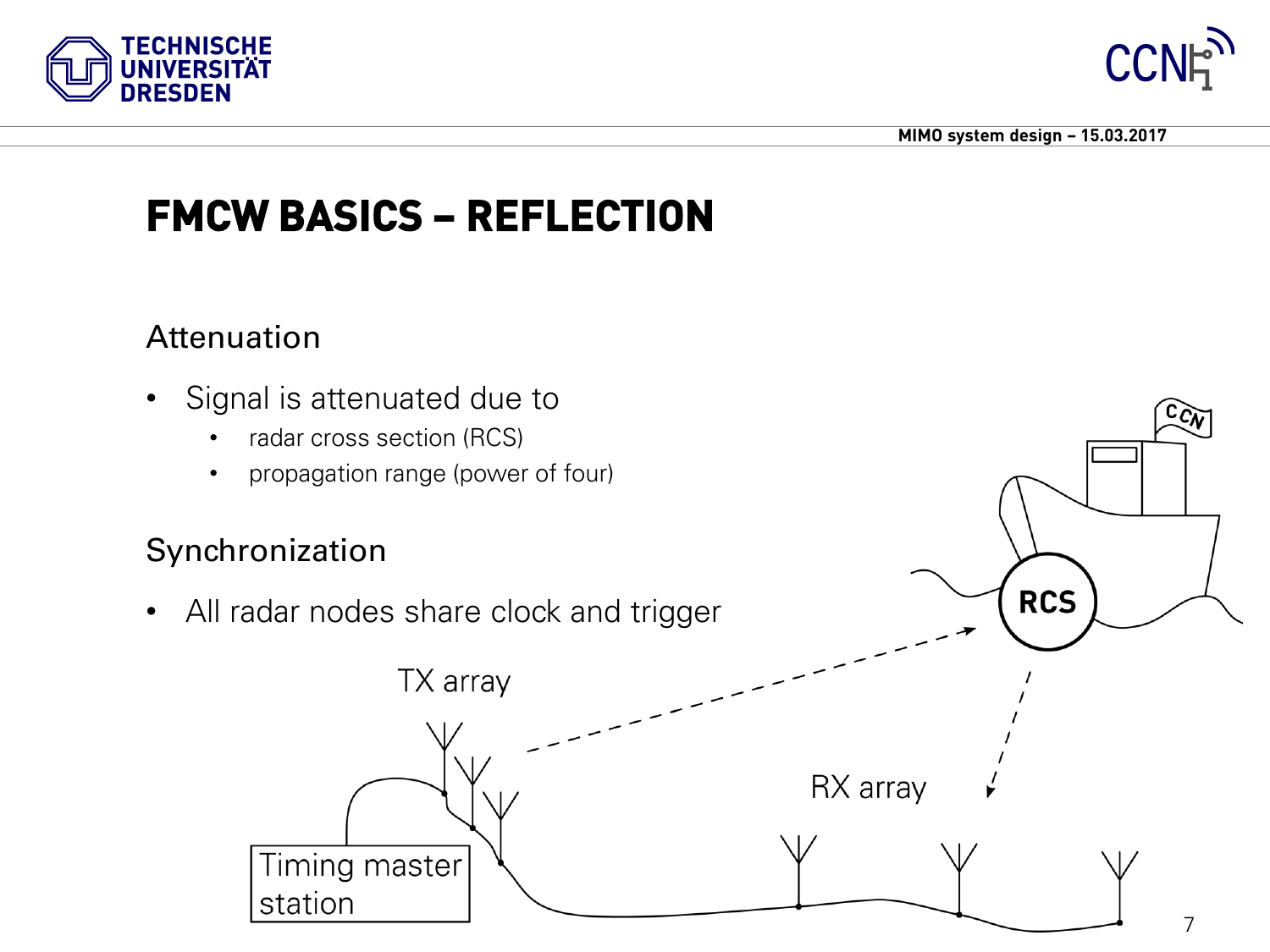



## **FMCW BASICS – RECEPTION**

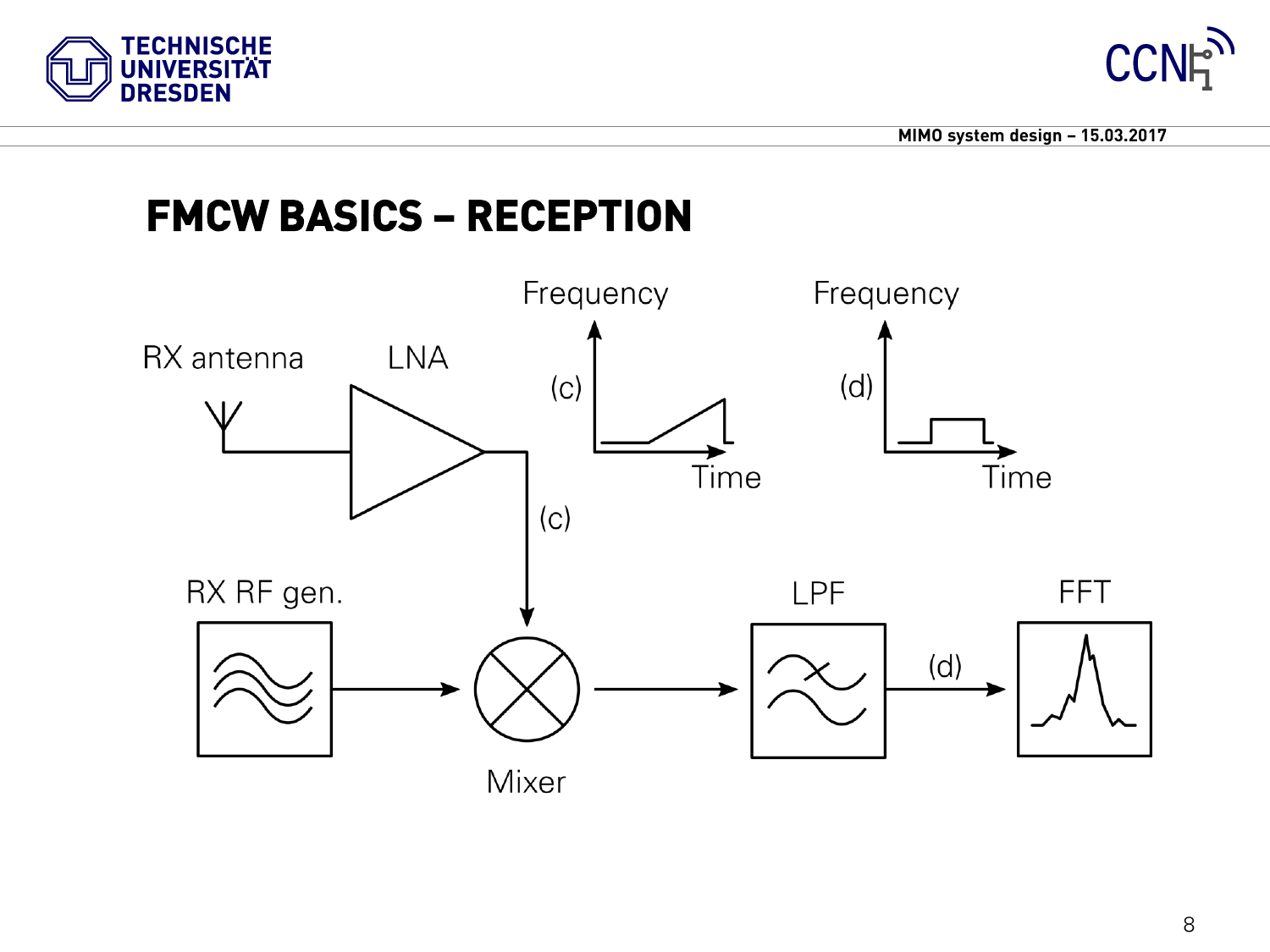![](_page_8_Picture_0.jpeg)

![](_page_8_Picture_1.jpeg)

## **PROCESSING – FOLLOWING STAGES**

Stage 2 – Velocity

- Chirp sequence
- Phase shift translates to velocity
- FFTs on different chirps of a sequence at the same range bin

![](_page_8_Figure_8.jpeg)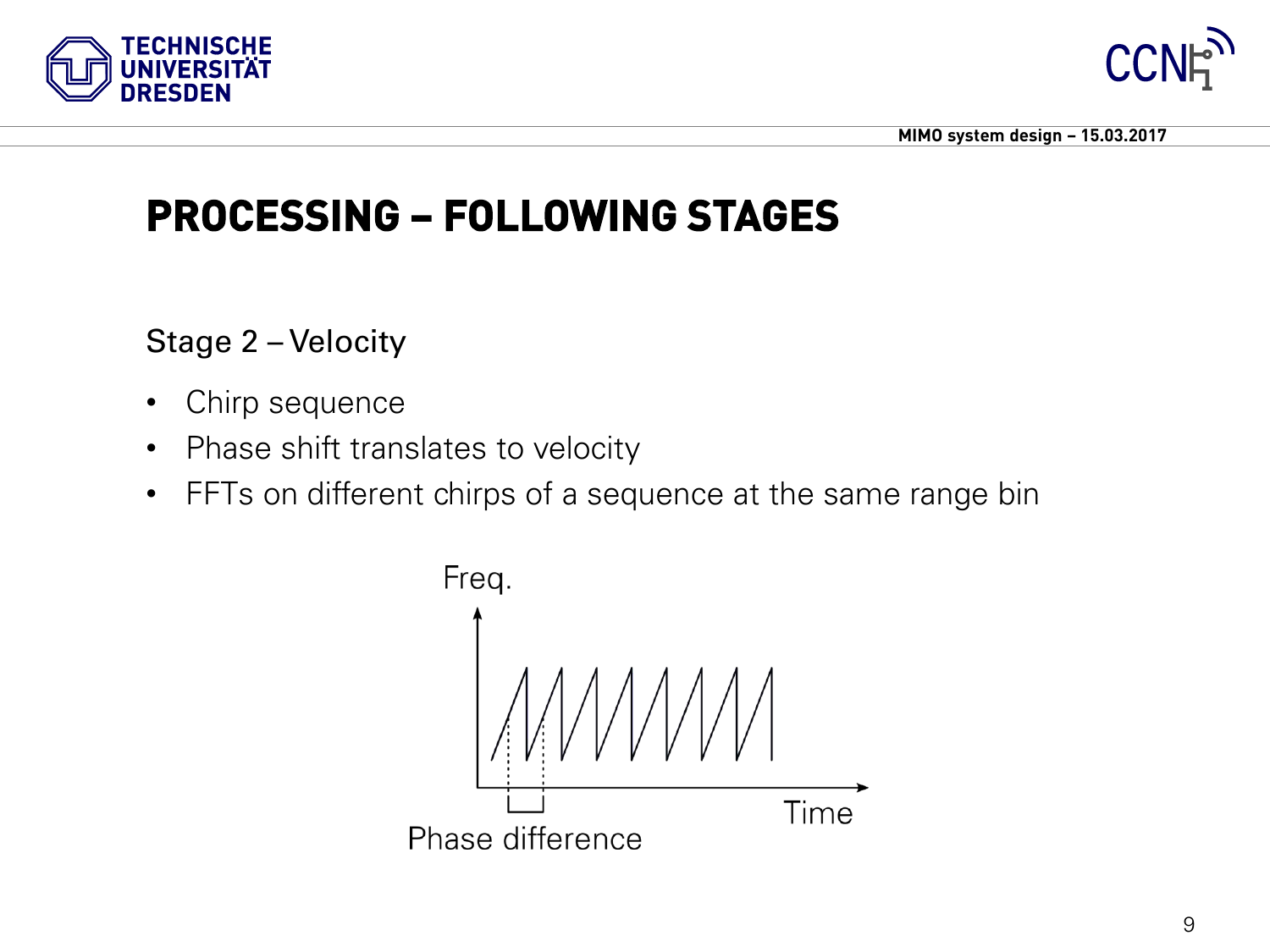![](_page_9_Picture_0.jpeg)

![](_page_9_Picture_1.jpeg)

## **PROCESSING – FOLLOWING STAGES**

Stage 3 – Angle

- MIMO array
- Phase shift due to angle
- FFT over antenna elements

![](_page_9_Figure_8.jpeg)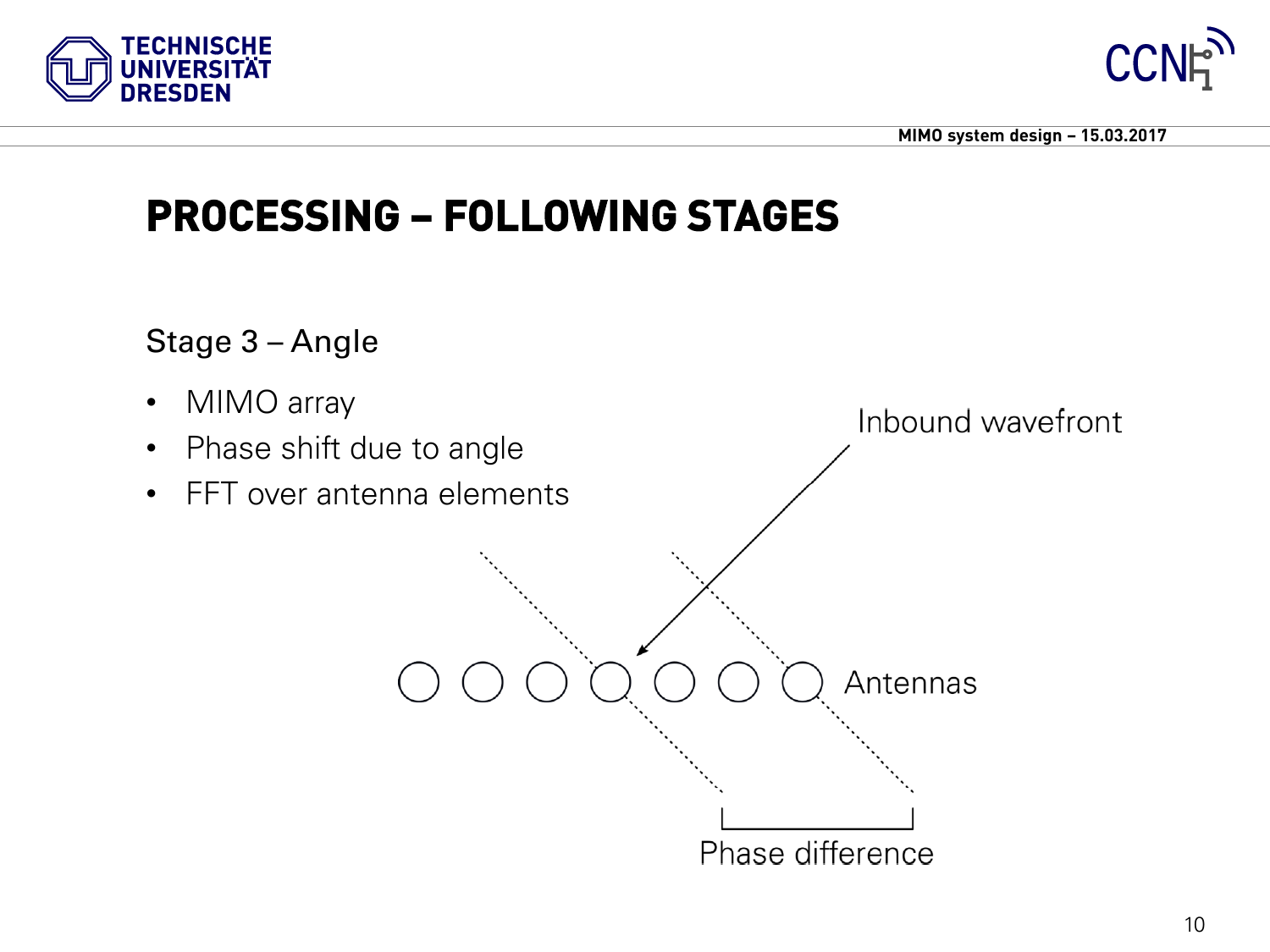![](_page_10_Picture_0.jpeg)

![](_page_10_Picture_1.jpeg)

### **PROCESSING – RADAR CUBE**

![](_page_10_Figure_4.jpeg)

- Velocity chirp sequence
- Angle virtual elements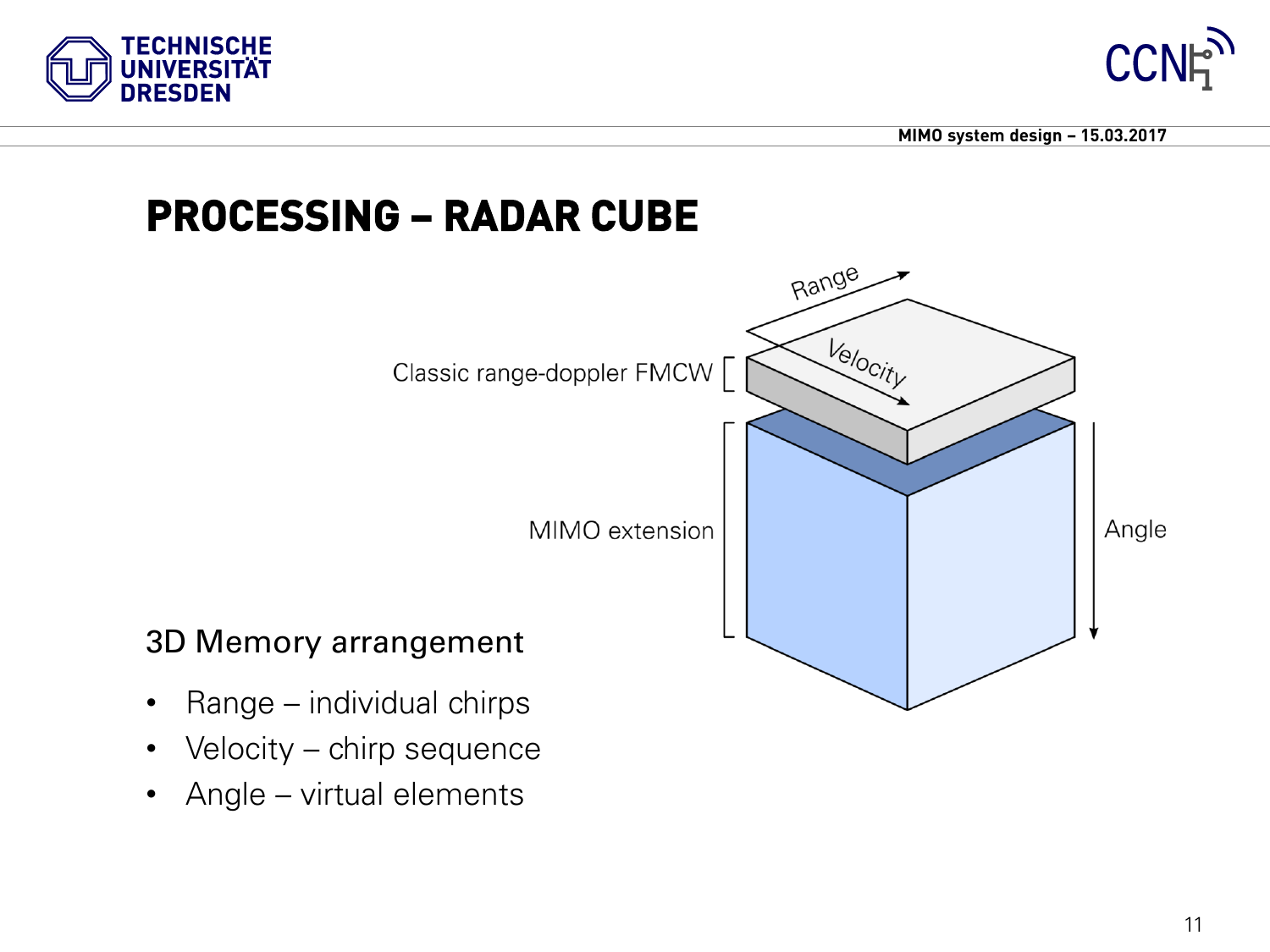![](_page_11_Picture_0.jpeg)

![](_page_11_Picture_1.jpeg)

![](_page_11_Figure_3.jpeg)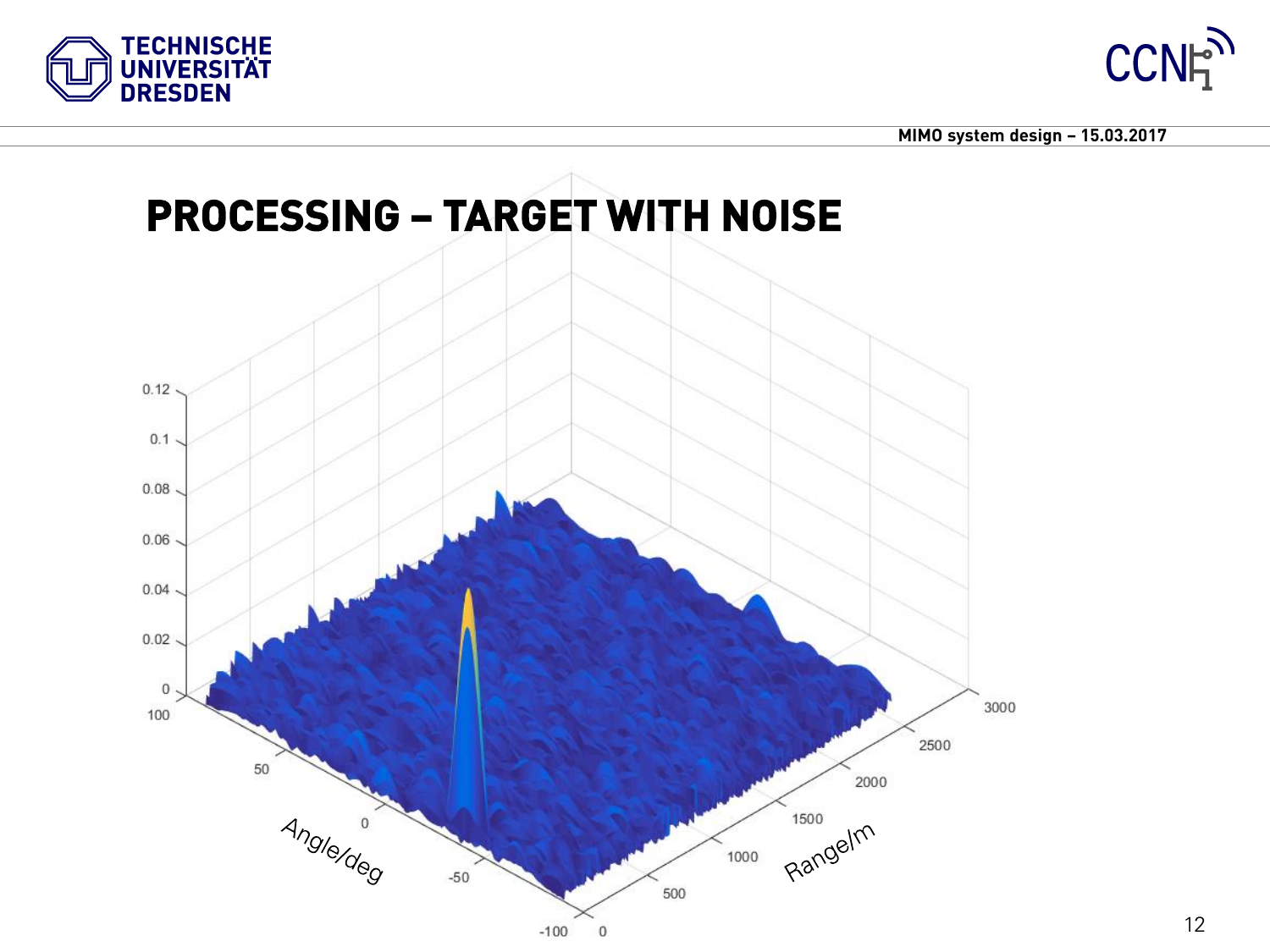![](_page_12_Picture_0.jpeg)

![](_page_12_Picture_1.jpeg)

## **PROCESSING – TARGET WITH NOISE (-40 dB SNR)**

![](_page_12_Figure_4.jpeg)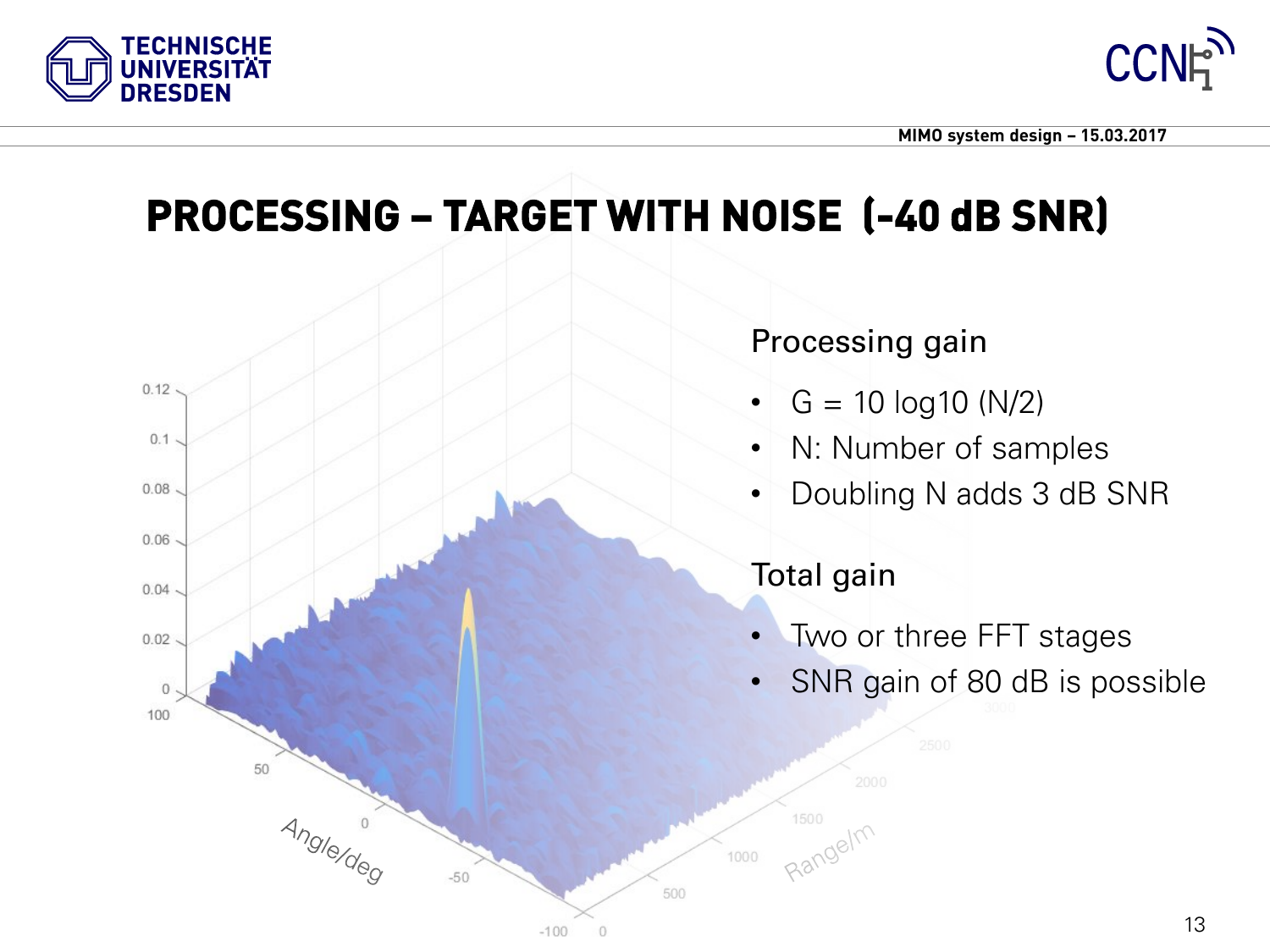![](_page_13_Picture_0.jpeg)

![](_page_13_Picture_1.jpeg)

# **SYSTEM DESIGN**

### **Simplification**

- Merge functions of FPGA and microcontroller
- Single application for all nodes

#### Speedup

- Use of DMA, interrupts and double buffering for fast acquisition and processing
- Real time radar imaging
- Direct access to SDRAM

![](_page_13_Figure_11.jpeg)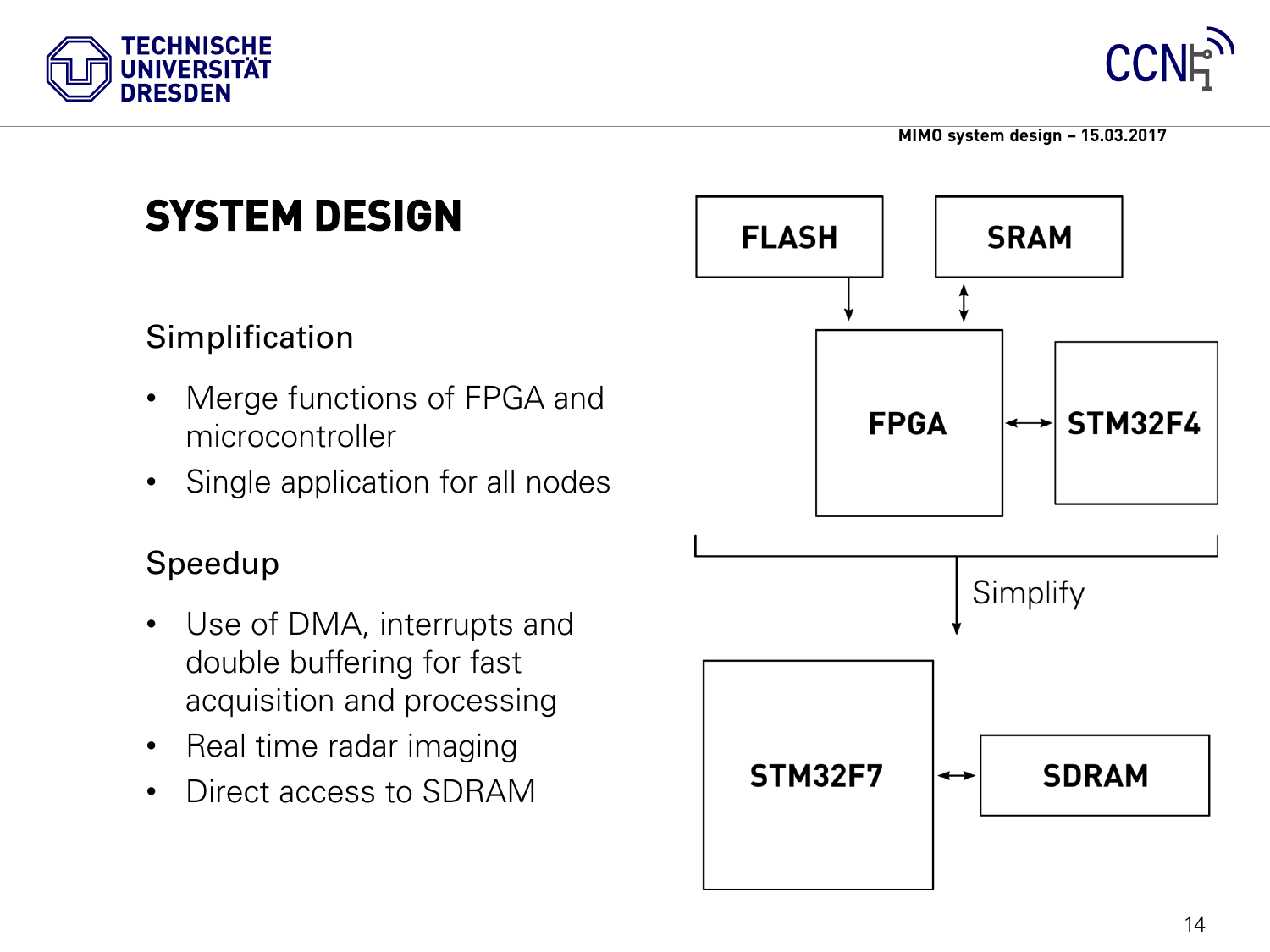![](_page_14_Picture_0.jpeg)

![](_page_14_Picture_1.jpeg)

## **SYSTEM DESIGN – BLOCK DIAGRAM**

![](_page_14_Figure_4.jpeg)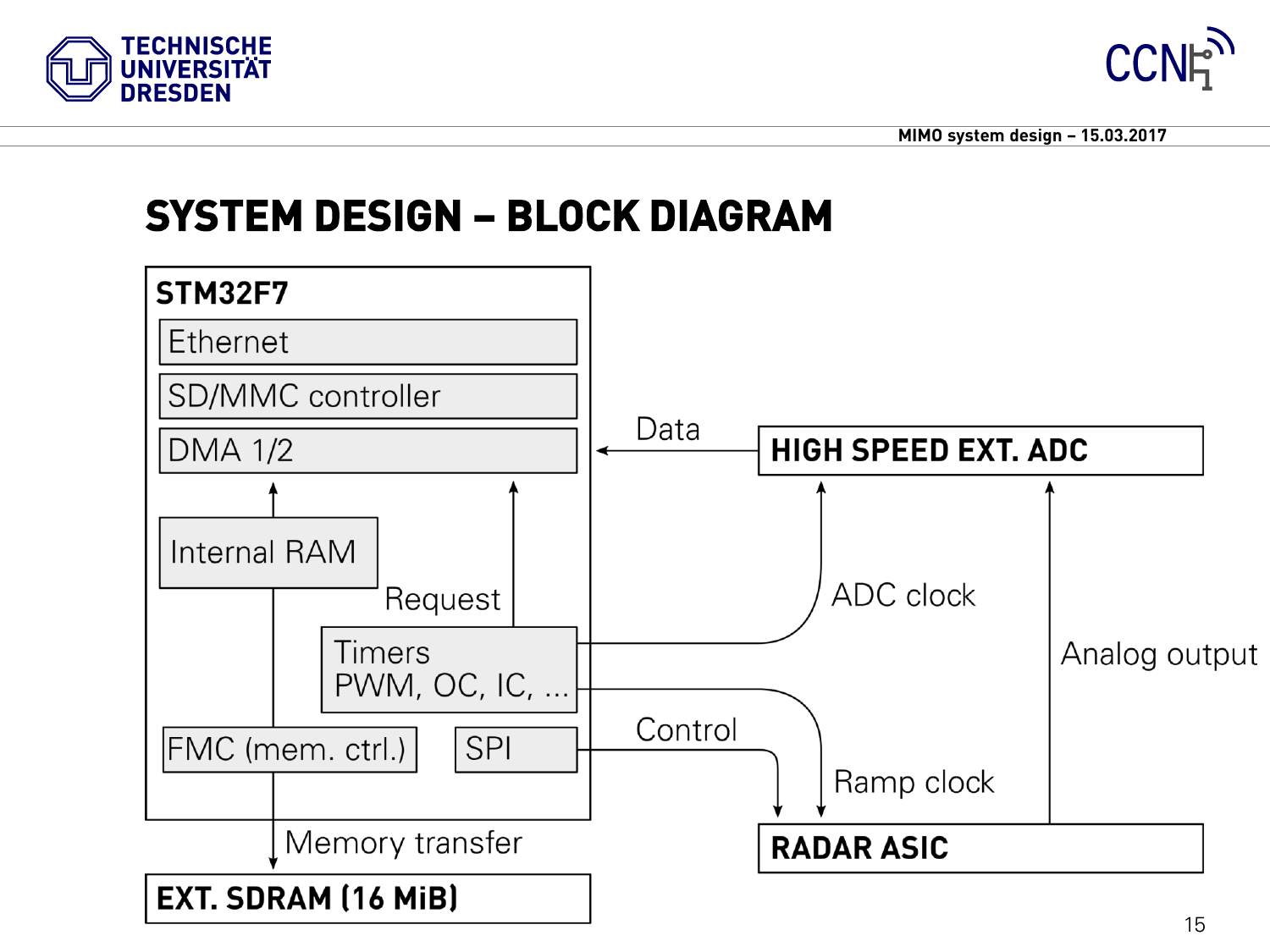![](_page_15_Picture_0.jpeg)

![](_page_15_Picture_1.jpeg)

# **ACHIEVEMENTS AND OUTLOOK**

Evaluation of processing algorithms in Matlab

First implementation of primary radar

- Clock generation for ADC and PLL
- DMA access for ADC and transfer to storage
- External trigger for synchronous ramping
- No CPU load

#### Next steps

- Digital board design
- Implementation of processing algorithms
- Expand to MIMO